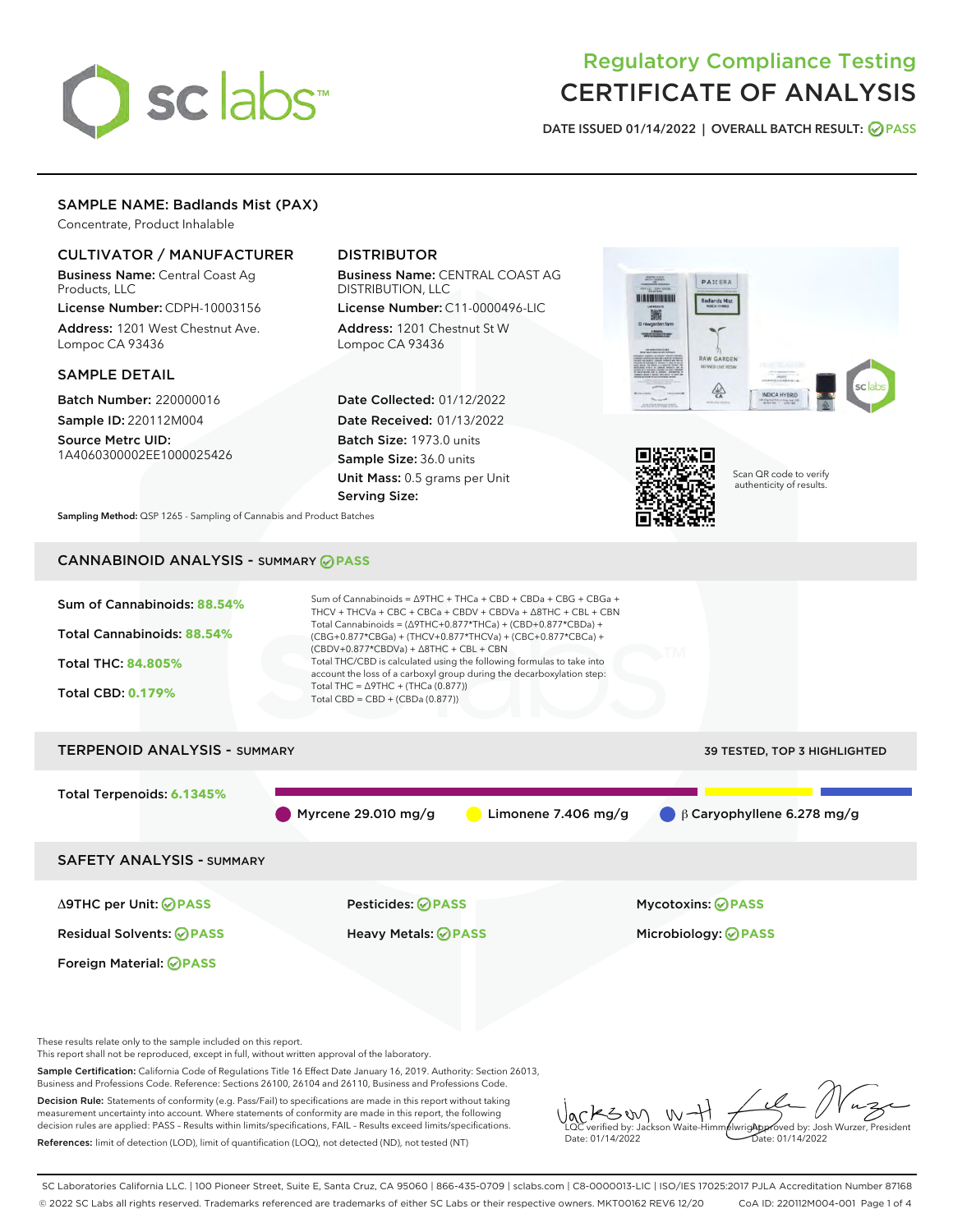



BADLANDS MIST (PAX) | DATE ISSUED 01/14/2022 | OVERALL BATCH RESULT: 2 PASS

#### CANNABINOID TEST RESULTS - 01/13/2022 2 PASS

Tested by high-performance liquid chromatography with diode-array detection (HPLC-DAD). **Method:** QSP 1157 - Analysis of Cannabinoids by HPLC-DAD

#### TOTAL CANNABINOIDS: **88.54%**

Total Cannabinoids (Total THC) + (Total CBD) + (Total CBG) + (Total THCV) + (Total CBC) + (Total CBDV) + ∆8THC + CBL + CBN

TOTAL THC: **84.805%** Total THC (∆9THC+0.877\*THCa)

TOTAL CBD: **0.179%**

Total CBD (CBD+0.877\*CBDa)

TOTAL CBG: 2.951% Total CBG (CBG+0.877\*CBGa)

TOTAL THCV: 0.36% Total THCV (THCV+0.877\*THCVa)

TOTAL CBC: ND Total CBC (CBC+0.877\*CBCa)

TOTAL CBDV: ND Total CBDV (CBDV+0.877\*CBDVa)

| <b>COMPOUND</b>  | LOD/LOQ<br>(mg/g)          | <b>MEASUREMENT</b><br><b>UNCERTAINTY</b><br>(mg/g) | <b>RESULT</b><br>(mg/g) | <b>RESULT</b><br>(%) |
|------------------|----------------------------|----------------------------------------------------|-------------------------|----------------------|
| <b>A9THC</b>     | 0.06 / 0.26                | ±29.173                                            | 848.05                  | 84.805               |
| <b>CBG</b>       | 0.06/0.19                  | ±1.163                                             | 29.51                   | 2.951                |
| <b>THCV</b>      | 0.1 / 0.2                  | ±0.18                                              | 3.6                     | 0.36                 |
| <b>CBD</b>       | 0.07/0.29                  | ±0.083                                             | 1.79                    | 0.179                |
| <b>CBN</b>       | 0.1/0.3                    | ±0.10                                              | 1.5                     | 0.15                 |
| $\triangle$ 8THC | 0.1 / 0.4                  | ±0.08                                              | 1.0                     | 0.10                 |
| <b>THCa</b>      | 0.05/0.14                  | N/A                                                | <b>ND</b>               | <b>ND</b>            |
| <b>THCVa</b>     | 0.07/0.20                  | N/A                                                | <b>ND</b>               | <b>ND</b>            |
| <b>CBDa</b>      | 0.02/0.19                  | N/A                                                | <b>ND</b>               | <b>ND</b>            |
| <b>CBDV</b>      | 0.04 / 0.15                | N/A                                                | <b>ND</b>               | <b>ND</b>            |
| <b>CBDVa</b>     | 0.03/0.53                  | N/A                                                | <b>ND</b>               | <b>ND</b>            |
| <b>CBGa</b>      | 0.1 / 0.2                  | N/A                                                | <b>ND</b>               | <b>ND</b>            |
| <b>CBL</b>       | 0.06 / 0.24                | N/A                                                | <b>ND</b>               | <b>ND</b>            |
| <b>CBC</b>       | 0.2 / 0.5                  | N/A                                                | <b>ND</b>               | <b>ND</b>            |
| <b>CBCa</b>      | 0.07 / 0.28                | N/A                                                | <b>ND</b>               | <b>ND</b>            |
|                  | <b>SUM OF CANNABINOIDS</b> |                                                    | 885.4 mg/g              | 88.54%               |

#### **UNIT MASS: 0.5 grams per Unit**

| ∆9THC per Unit                        | 1100 per-package limit | 424.02 mg/unit | <b>PASS</b> |
|---------------------------------------|------------------------|----------------|-------------|
| <b>Total THC per Unit</b>             |                        | 424.02 mg/unit |             |
| <b>CBD per Unit</b>                   |                        | $0.90$ mg/unit |             |
| <b>Total CBD per Unit</b>             |                        | $0.90$ mg/unit |             |
| Sum of Cannabinoids<br>per Unit       |                        | 442.7 mg/unit  |             |
| <b>Total Cannabinoids</b><br>per Unit |                        | 442.8 mg/unit  |             |

| <b>COMPOUND</b>         | LOD/LOQ<br>(mg/g) | <b>MEASUREMENT</b><br><b>UNCERTAINTY</b><br>(mg/g) | <b>RESULT</b><br>(mg/g)                         | <b>RESULT</b><br>$(\%)$ |
|-------------------------|-------------------|----------------------------------------------------|-------------------------------------------------|-------------------------|
| <b>Myrcene</b>          | 0.008 / 0.025     | ±0.3742                                            | 29.010                                          | 2.9010                  |
| Limonene                | 0.005 / 0.016     | ±0.1059                                            | 7.406                                           | 0.7406                  |
| $\beta$ Caryophyllene   | 0.004 / 0.012     | ±0.2235                                            | 6.278                                           | 0.6278                  |
| Ocimene                 | 0.011 / 0.038     | ±0.1732                                            | 5.397                                           | 0.5397                  |
| $\alpha$ Pinene         | 0.005 / 0.017     | ±0.0190                                            | 2.211                                           | 0.2211                  |
| Terpineol               | 0.016 / 0.055     | ±0.1347                                            | 2.194                                           | 0.2194                  |
| Linalool                | 0.009 / 0.032     | ±0.0777                                            | 2.044                                           | 0.2044                  |
| $\beta$ Pinene          | 0.004 / 0.014     | ±0.0203                                            | 1.769                                           | 0.1769                  |
| $\alpha$ Humulene       | 0.009/0.029       | ±0.0547                                            | 1.704                                           | 0.1704                  |
| Fenchol                 | 0.010 / 0.034     | ±0.0305                                            | 0.789                                           | 0.0789                  |
| trans-β-Farnesene       | 0.008 / 0.025     | ±0.0144                                            | 0.405                                           | 0.0405                  |
| Guaiol                  | 0.009 / 0.030     | ±0.0182                                            | 0.386                                           | 0.0386                  |
| Terpinolene             | 0.008 / 0.026     | ±0.0079                                            | 0.384                                           | 0.0384                  |
| Nerolidol               | 0.009 / 0.028     | ±0.0174                                            | 0.276                                           | 0.0276                  |
| Valencene               | 0.009 / 0.030     | ±0.0188                                            | 0.273                                           | 0.0273                  |
| $\alpha$ Bisabolol      | 0.008 / 0.026     | ±0.0092                                            | 0.173                                           | 0.0173                  |
| Camphene                | 0.005 / 0.015     | ±0.0019                                            | 0.168                                           | 0.0168                  |
| Borneol                 | 0.005 / 0.016     | ±0.0068                                            | 0.161                                           | 0.0161                  |
| Caryophyllene<br>Oxide  | 0.010 / 0.033     | ±0.0051                                            | 0.110                                           | 0.0110                  |
| Fenchone                | 0.009 / 0.028     | ±0.0024                                            | 0.082                                           | 0.0082                  |
| $\alpha$ Cedrene        | 0.005 / 0.016     | ±0.0013                                            | 0.043                                           | 0.0043                  |
| $\gamma$ Terpinene      | 0.006 / 0.018     | ±0.0005                                            | 0.027                                           | 0.0027                  |
| Nerol                   | 0.003 / 0.011     | ±0.0009                                            | 0.020                                           | 0.0020                  |
| p-Cymene                | 0.005 / 0.016     | ±0.0005                                            | 0.019                                           | 0.0019                  |
| Geraniol                | 0.002 / 0.007     | ±0.0007                                            | 0.016                                           | 0.0016                  |
| $\alpha$ Phellandrene   | 0.006 / 0.020     | N/A                                                | <loq< th=""><th><loq< th=""></loq<></th></loq<> | <loq< th=""></loq<>     |
| 3 Carene                | 0.005 / 0.018     | N/A                                                | <loq< th=""><th><loq< th=""></loq<></th></loq<> | <loq< th=""></loq<>     |
| $\alpha$ Terpinene      | 0.005 / 0.017     | N/A                                                | <loq< th=""><th><loq< th=""></loq<></th></loq<> | <loq< th=""></loq<>     |
| Sabinene Hydrate        | 0.006 / 0.022     | N/A                                                | <loq< th=""><th><loq< th=""></loq<></th></loq<> | <loq< th=""></loq<>     |
| Citronellol             | 0.003 / 0.010     | N/A                                                | $\sim$ 00                                       | $\sim$ 0.0              |
| Sabinene                | 0.004 / 0.014     | N/A                                                | ND                                              | ND                      |
| Eucalyptol              | 0.006 / 0.018     | N/A                                                | ND                                              | ND                      |
| (-)-Isopulegol          | 0.005 / 0.016     | N/A                                                | ND                                              | ND                      |
| Camphor                 | 0.006 / 0.019     | N/A                                                | ND                                              | ND                      |
| Isoborneol              | 0.004 / 0.012     | N/A                                                | ND                                              | ND                      |
| Menthol                 | 0.008 / 0.025     | N/A                                                | ND                                              | ND                      |
| R-(+)-Pulegone          | 0.003 / 0.011     | N/A                                                | ND                                              | ND                      |
| <b>Geranyl Acetate</b>  | 0.004 / 0.014     | N/A                                                | ND                                              | ND                      |
| Cedrol                  | 0.008 / 0.027     | N/A                                                | ND.                                             | ND                      |
| <b>TOTAL TERPENOIDS</b> |                   |                                                    | $61.345$ mg/g                                   | 6.1345%                 |

SC Laboratories California LLC. | 100 Pioneer Street, Suite E, Santa Cruz, CA 95060 | 866-435-0709 | sclabs.com | C8-0000013-LIC | ISO/IES 17025:2017 PJLA Accreditation Number 87168 © 2022 SC Labs all rights reserved. Trademarks referenced are trademarks of either SC Labs or their respective owners. MKT00162 REV6 12/20 CoA ID: 220112M004-001 Page 2 of 4

# TERPENOID TEST RESULTS - 01/14/2022

Terpene analysis utilizing gas chromatography-flame ionization detection (GC-FID). **Method:** QSP 1192 - Analysis of Terpenoids by GC-FID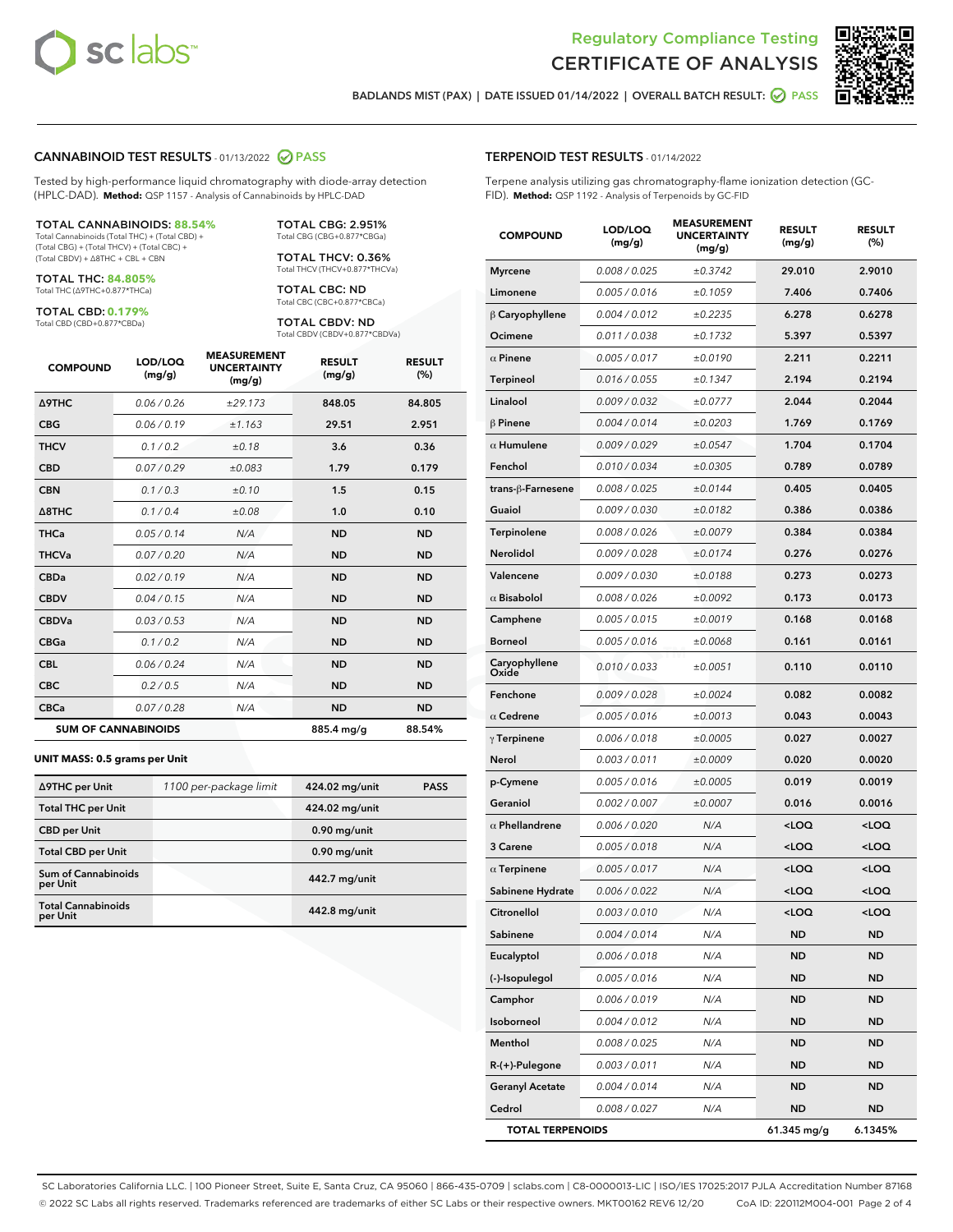



BADLANDS MIST (PAX) | DATE ISSUED 01/14/2022 | OVERALL BATCH RESULT:  $\bigcirc$  PASS

# CATEGORY 1 PESTICIDE TEST RESULTS - 01/14/2022 2 PASS

Pesticide and plant growth regulator analysis utilizing high-performance liquid chromatography-mass spectrometry (HPLC-MS) or gas chromatography-mass spectrometry (GC-MS). \*GC-MS utilized where indicated. **Method:** QSP 1212 - Analysis of Pesticides and Mycotoxins by LC-MS or QSP 1213 - Analysis of Pesticides by GC-MS

| <b>COMPOUND</b>             | LOD/LOQ<br>$(\mu g/g)$ | <b>ACTION</b><br><b>LIMIT</b><br>$(\mu g/g)$ | <b>MEASUREMENT</b><br><b>UNCERTAINTY</b><br>$(\mu g/g)$ | <b>RESULT</b><br>$(\mu g/g)$ | <b>RESULT</b> |
|-----------------------------|------------------------|----------------------------------------------|---------------------------------------------------------|------------------------------|---------------|
| Aldicarb                    | 0.03/0.08              | $>$ LOD                                      | N/A                                                     | <b>ND</b>                    | <b>PASS</b>   |
| Carbofuran                  | 0.02 / 0.05            | $\ge$ LOD                                    | N/A                                                     | <b>ND</b>                    | <b>PASS</b>   |
| Chlordane*                  | 0.03 / 0.08            | $\geq$ LOD                                   | N/A                                                     | <b>ND</b>                    | <b>PASS</b>   |
| Chlorfenapyr*               | 0.03/0.10              | $\ge$ LOD                                    | N/A                                                     | <b>ND</b>                    | <b>PASS</b>   |
| Chlorpyrifos                | 0.02 / 0.06            | $\ge$ LOD                                    | N/A                                                     | <b>ND</b>                    | <b>PASS</b>   |
| Coumaphos                   | 0.02 / 0.07            | $\ge$ LOD                                    | N/A                                                     | <b>ND</b>                    | <b>PASS</b>   |
| Daminozide                  | 0.02/0.07              | $>$ LOD                                      | N/A                                                     | <b>ND</b>                    | <b>PASS</b>   |
| <b>DDVP</b><br>(Dichlorvos) | 0.03/0.09              | $\ge$ LOD                                    | N/A                                                     | <b>ND</b>                    | <b>PASS</b>   |
| <b>Dimethoate</b>           | 0.03/0.08              | $\ge$ LOD                                    | N/A                                                     | <b>ND</b>                    | <b>PASS</b>   |
| Ethoprop(hos)               | 0.03/0.10              | $\ge$ LOD                                    | N/A                                                     | <b>ND</b>                    | <b>PASS</b>   |
| Etofenprox                  | 0.02 / 0.06            | $\ge$ LOD                                    | N/A                                                     | <b>ND</b>                    | <b>PASS</b>   |
| Fenoxycarb                  | 0.03/0.08              | $\ge$ LOD                                    | N/A                                                     | <b>ND</b>                    | <b>PASS</b>   |
| Fipronil                    | 0.03/0.08              | $\ge$ LOD                                    | N/A                                                     | <b>ND</b>                    | <b>PASS</b>   |
| Imazalil                    | 0.02 / 0.06            | $>$ LOD                                      | N/A                                                     | <b>ND</b>                    | <b>PASS</b>   |
| Methiocarb                  | 0.02 / 0.07            | $>$ LOD                                      | N/A                                                     | <b>ND</b>                    | <b>PASS</b>   |
| Methyl<br>parathion         | 0.03/0.10              | $>$ LOD                                      | N/A                                                     | <b>ND</b>                    | <b>PASS</b>   |
| <b>Mevinphos</b>            | 0.03/0.09              | $\ge$ LOD                                    | N/A                                                     | <b>ND</b>                    | <b>PASS</b>   |
| Paclobutrazol               | 0.02 / 0.05            | $>$ LOD                                      | N/A                                                     | <b>ND</b>                    | <b>PASS</b>   |
| Propoxur                    | 0.03/0.09              | $\ge$ LOD                                    | N/A                                                     | <b>ND</b>                    | <b>PASS</b>   |
| Spiroxamine                 | 0.03 / 0.08            | $\ge$ LOD                                    | N/A                                                     | <b>ND</b>                    | <b>PASS</b>   |
| Thiacloprid                 | 0.03/0.10              | $\ge$ LOD                                    | N/A                                                     | <b>ND</b>                    | <b>PASS</b>   |

## CATEGORY 2 PESTICIDE TEST RESULTS - 01/14/2022 2 PASS

| <b>COMPOUND</b>          | LOD/LOO<br>$(\mu g/g)$ | <b>ACTION</b><br>LIMIT<br>$(\mu g/g)$ | <b>MEASUREMENT</b><br><b>UNCERTAINTY</b><br>$(\mu g/g)$ | <b>RESULT</b><br>$(\mu g/g)$ | <b>RESULT</b> |  |
|--------------------------|------------------------|---------------------------------------|---------------------------------------------------------|------------------------------|---------------|--|
| Abamectin                | 0.03/0.10              | 0.1                                   | N/A                                                     | <b>ND</b>                    | <b>PASS</b>   |  |
| Acephate                 | 0.02/0.07              | 0.1                                   | N/A                                                     | <b>ND</b>                    | <b>PASS</b>   |  |
| Acequinocyl              | 0.02/0.07              | 0.1                                   | N/A                                                     | <b>ND</b>                    | <b>PASS</b>   |  |
| Acetamiprid              | 0.02 / 0.05            | 0.1                                   | N/A                                                     | <b>ND</b>                    | <b>PASS</b>   |  |
| Azoxystrobin             | 0.02/0.07              | 0.1                                   | N/A                                                     | <b>ND</b>                    | <b>PASS</b>   |  |
| <b>Bifenazate</b>        | 0.01 / 0.04            | 0.1                                   | N/A                                                     | <b>ND</b>                    | <b>PASS</b>   |  |
| <b>Bifenthrin</b>        | 0.02 / 0.05            | 3                                     | N/A                                                     | <b>ND</b>                    | <b>PASS</b>   |  |
| <b>Boscalid</b>          | 0.03/0.09              | 0.1                                   | N/A                                                     | <b>ND</b>                    | <b>PASS</b>   |  |
| Captan                   | 0.19/0.57              | 0.7                                   | N/A                                                     | <b>ND</b>                    | <b>PASS</b>   |  |
| Carbaryl                 | 0.02/0.06              | 0.5                                   | N/A                                                     | <b>ND</b>                    | <b>PASS</b>   |  |
| Chlorantranilip-<br>role | 0.04/0.12              | 10                                    | N/A                                                     | <b>ND</b>                    | <b>PASS</b>   |  |
| Clofentezine             | 0.03/0.09              | 0.1                                   | N/A                                                     | <b>ND</b>                    | <b>PASS</b>   |  |

| <b>COMPOUND</b>               | LOD/LOQ<br>(µg/g) | <b>ACTION</b><br>LIMIT<br>(µg/g) | <b>MEASUREMENT</b><br><b>UNCERTAINTY</b><br>(µg/g) | <b>RESULT</b><br>(µg/g) | <b>RESULT</b> |
|-------------------------------|-------------------|----------------------------------|----------------------------------------------------|-------------------------|---------------|
| Cyfluthrin                    | 0.12 / 0.38       | $\overline{c}$                   | N/A                                                | <b>ND</b>               | <b>PASS</b>   |
| Cypermethrin                  | 0.11/0.32         | 1                                | N/A                                                | <b>ND</b>               | <b>PASS</b>   |
| Diazinon                      | 0.02 / 0.05       | 0.1                              | N/A                                                | <b>ND</b>               | <b>PASS</b>   |
| Dimethomorph                  | 0.03 / 0.09       | 2                                | N/A                                                | <b>ND</b>               | <b>PASS</b>   |
| Etoxazole                     | 0.02 / 0.06       | 0.1                              | N/A                                                | <b>ND</b>               | <b>PASS</b>   |
| Fenhexamid                    | 0.03 / 0.09       | 0.1                              | N/A                                                | <b>ND</b>               | <b>PASS</b>   |
| Fenpyroximate                 | 0.02 / 0.06       | 0.1                              | N/A                                                | <b>ND</b>               | <b>PASS</b>   |
| Flonicamid                    | 0.03 / 0.10       | 0.1                              | N/A                                                | <b>ND</b>               | <b>PASS</b>   |
| Fludioxonil                   | 0.03 / 0.10       | 0.1                              | N/A                                                | <b>ND</b>               | <b>PASS</b>   |
| Hexythiazox                   | 0.02 / 0.07       | 0.1                              | N/A                                                | <b>ND</b>               | <b>PASS</b>   |
| Imidacloprid                  | 0.04 / 0.11       | 5                                | N/A                                                | <b>ND</b>               | <b>PASS</b>   |
| Kresoxim-methyl               | 0.02 / 0.07       | 0.1                              | N/A                                                | <b>ND</b>               | <b>PASS</b>   |
| Malathion                     | 0.03 / 0.09       | 0.5                              | N/A                                                | <b>ND</b>               | <b>PASS</b>   |
| Metalaxyl                     | 0.02 / 0.07       | 2                                | N/A                                                | <b>ND</b>               | <b>PASS</b>   |
| Methomyl                      | 0.03 / 0.10       | $\mathcal{I}$                    | N/A                                                | <b>ND</b>               | <b>PASS</b>   |
| Myclobutanil                  | 0.03 / 0.09       | 0.1                              | N/A                                                | <b>ND</b>               | <b>PASS</b>   |
| Naled                         | 0.02 / 0.07       | 0.1                              | N/A                                                | <b>ND</b>               | <b>PASS</b>   |
| Oxamyl                        | 0.04 / 0.11       | 0.5                              | N/A                                                | <b>ND</b>               | <b>PASS</b>   |
| Pentachloronitro-<br>benzene* | 0.03 / 0.09       | 0.1                              | N/A                                                | <b>ND</b>               | <b>PASS</b>   |
| Permethrin                    | 0.04/0.12         | 0.5                              | N/A                                                | <b>ND</b>               | <b>PASS</b>   |
| Phosmet                       | 0.03 / 0.10       | 0.1                              | N/A                                                | <b>ND</b>               | <b>PASS</b>   |
| Piperonylbu-<br>toxide        | 0.02 / 0.07       | 3                                | N/A                                                | <b>ND</b>               | <b>PASS</b>   |
| Prallethrin                   | 0.03 / 0.08       | 0.1                              | N/A                                                | <b>ND</b>               | <b>PASS</b>   |
| Propiconazole                 | 0.02 / 0.07       | 0.1                              | N/A                                                | <b>ND</b>               | <b>PASS</b>   |
| Pyrethrins                    | 0.04 / 0.12       | 0.5                              | N/A                                                | <b>ND</b>               | <b>PASS</b>   |
| Pyridaben                     | 0.02 / 0.07       | 0.1                              | N/A                                                | <b>ND</b>               | <b>PASS</b>   |
| Spinetoram                    | 0.02 / 0.07       | 0.1                              | N/A                                                | <b>ND</b>               | <b>PASS</b>   |
| Spinosad                      | 0.02 / 0.07       | 0.1                              | N/A                                                | <b>ND</b>               | <b>PASS</b>   |
| Spiromesifen                  | 0.02 / 0.05       | 0.1                              | N/A                                                | <b>ND</b>               | <b>PASS</b>   |
| Spirotetramat                 | 0.02 / 0.06       | 0.1                              | N/A                                                | ND                      | <b>PASS</b>   |
| Tebuconazole                  | 0.02 / 0.07       | 0.1                              | N/A                                                | <b>ND</b>               | <b>PASS</b>   |
| Thiamethoxam                  | 0.03 / 0.10       | 5                                | N/A                                                | <b>ND</b>               | <b>PASS</b>   |
| Trifloxystrobin               | 0.03 / 0.08       | 0.1                              | N/A                                                | <b>ND</b>               | <b>PASS</b>   |

SC Laboratories California LLC. | 100 Pioneer Street, Suite E, Santa Cruz, CA 95060 | 866-435-0709 | sclabs.com | C8-0000013-LIC | ISO/IES 17025:2017 PJLA Accreditation Number 87168 © 2022 SC Labs all rights reserved. Trademarks referenced are trademarks of either SC Labs or their respective owners. MKT00162 REV6 12/20 CoA ID: 220112M004-001 Page 3 of 4